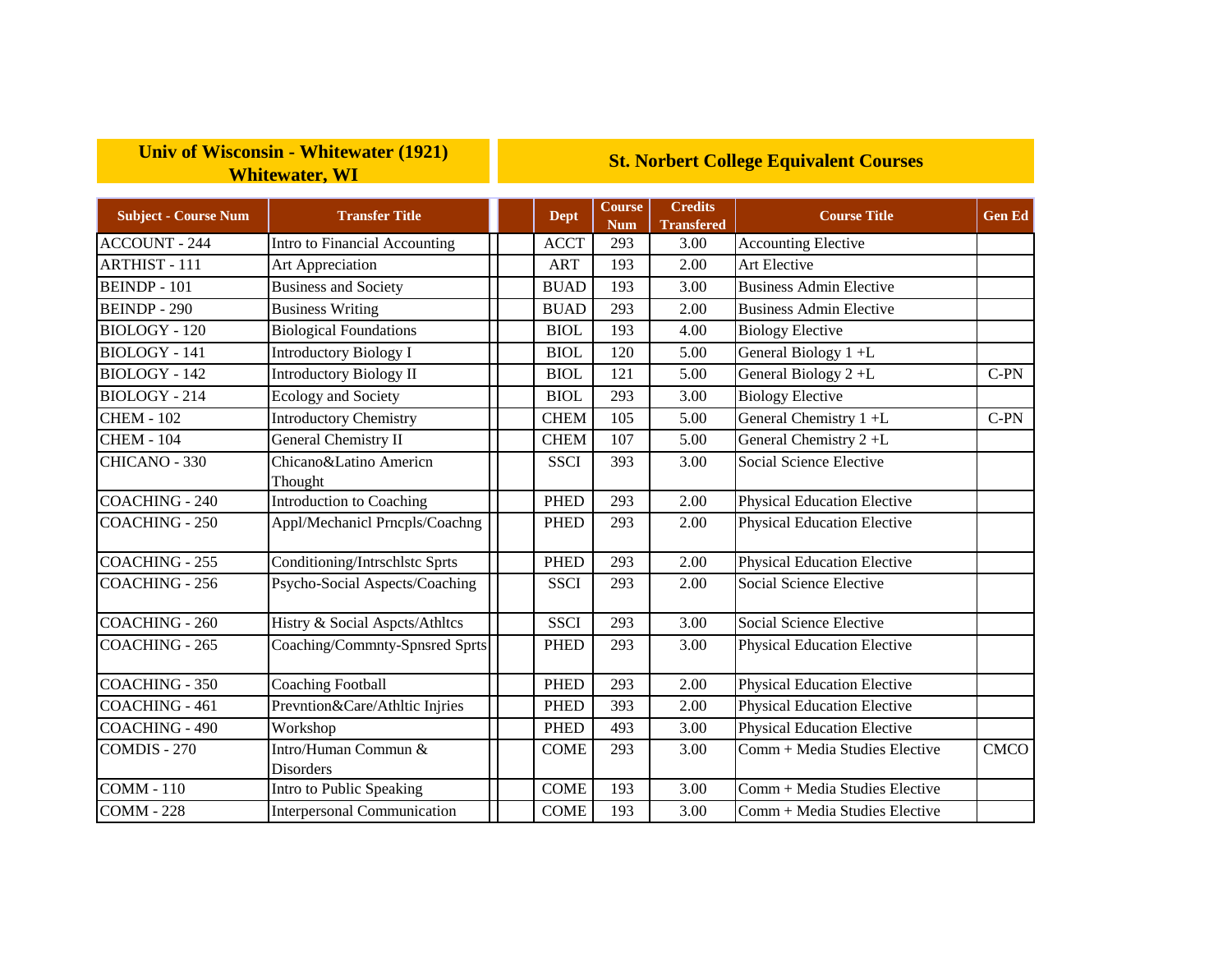|                       | COMMUNICATION - 23d Introduction to Cinema | <b>COME</b> | 293 | 3.00 | Comm + Media Studies Elective    |         |
|-----------------------|--------------------------------------------|-------------|-----|------|----------------------------------|---------|
| DEVLPED - 49          | <b>Special Topics</b>                      |             |     |      | Not Transferable                 |         |
| DEVLPED - 50          | Study/Academic Survival Skills             |             |     |      | Not Transferable                 |         |
| <b>ECON</b> - 201     | Principles of Microeconomics               | <b>ECON</b> | 102 | 3.00 | Microeconomics                   | $C$ -IS |
| <b>ECON - 202</b>     | Principles of Macroeonomics                | <b>ECON</b> | 101 | 3.00 | Macroeconomics                   | $C-IS$  |
| <b>ECON - 245</b>     | <b>Business Statistics</b>                 | <b>ECON</b> | 293 | 3.00 | <b>Economics Elective</b>        |         |
| <b>ENGLISH - 100</b>  | Intensive College Writng&Rding             | <b>ENGL</b> | 193 | 4.00 | <b>English Elective</b>          |         |
| <b>ENGLISH - 101</b>  | College Writing & Reading                  | <b>IDIS</b> | 100 | 3.00 | <b>College Writing</b>           |         |
|                       | Freshman English I                         | <b>IDIS</b> | 100 | 3.00 | <b>College Writing</b>           |         |
| <b>ENGLISH - 102</b>  | Writing/Reading/Research                   | <b>ENGL</b> | 101 | 3.00 | <b>English Composition</b>       | $C-WI$  |
| <b>GENED - 110</b>    | World of the Arts                          | <b>HUMA</b> | 193 | 3.00 | <b>Humanities Elective</b>       |         |
| <b>GENED - 120</b>    | <b>Historical Perspectives</b>             | <b>SSCI</b> | 193 | 3.00 | Social Science Elective          |         |
| <b>GENED - 130</b>    | Individual + Society                       | <b>SSCI</b> | 193 | 3.00 | Social Science Elective          |         |
| <b>GENED - 140</b>    | <b>Global Perspectives</b>                 | <b>SSCI</b> | 193 | 3.00 | Social Science Elective          |         |
| <b>GENED - 390</b>    | The World of Ideas                         | <b>SSCI</b> | 393 | 3.00 | Social Science Elective          |         |
| <b>GEOGRPHY - 230</b> | Human Geography                            | <b>GEOG</b> | 225 | 3.00 | Social Geography                 | $C-DD$  |
| HISTRY - 124          | American History to 1877                   | <b>HIST</b> | 114 | 3.00 | History of the United States 1   | $C-DD$  |
| <b>INTRAUNV - 104</b> | <b>New Student Seminar</b>                 | <b>IDIS</b> | 193 | 1.00 | <b>Interdisiplinary Elective</b> |         |
| <b>ITSCM - 280</b>    | Intro to Information Systems               | <b>ELEC</b> | 293 | 3.00 | <b>General Elective</b>          |         |
| JOURNLSM - 309        | Media Ethics                               | <b>COME</b> | 383 | 3.00 | Media Ethics                     |         |
| LIBMEDIA - 201        | Indiv. Lrning Systm/Educ Media             | <b>ELEC</b> | 293 | 1.00 | <b>General Elective</b>          |         |
| <b>MATG - 210</b>     | Visual Design for Digtal Media             | <b>ART</b>  | 293 | 3.00 | Art Elective                     |         |
| <b>MATH - 040</b>     | Pre-Algebra                                |             |     |      | Not Transferable                 |         |
| <b>MATH - 041</b>     | <b>Beginning Algebra</b>                   |             |     |      | Not Transferable                 |         |
| <b>MATH - 049</b>     | Workshop                                   |             |     |      | Not Transferable                 |         |
| <b>MATH - 139</b>     | Quantitative Reasoning                     | <b>MATH</b> | 193 | 3.00 | <b>Mathematics Elective</b>      |         |
| <b>MATH - 140</b>     | <b>Mathematical Ideas</b>                  | <b>MATH</b> | 193 | 3.00 | <b>Mathematics Elective</b>      |         |
| <b>MATH - 141</b>     | Fundamtls of Coll Algebra                  | <b>MATH</b> | 102 | 4.00 | <b>Basic Algebra</b>             |         |
| <b>MATH - 143</b>     | Finite Business & Soc Sci                  | <b>MATH</b> | 193 | 3.00 | <b>Mathematics Elective</b>      |         |
|                       | Finite Business + Soc Sci                  | <b>MATH</b> | 193 | 3.00 | <b>Mathematics Elective</b>      |         |
| <b>MATH - 230</b>     | <b>Introductory Statistics</b>             | <b>SSCI</b> | 224 | 3.00 | <b>Basic Statistics</b>          | $C-QR$  |